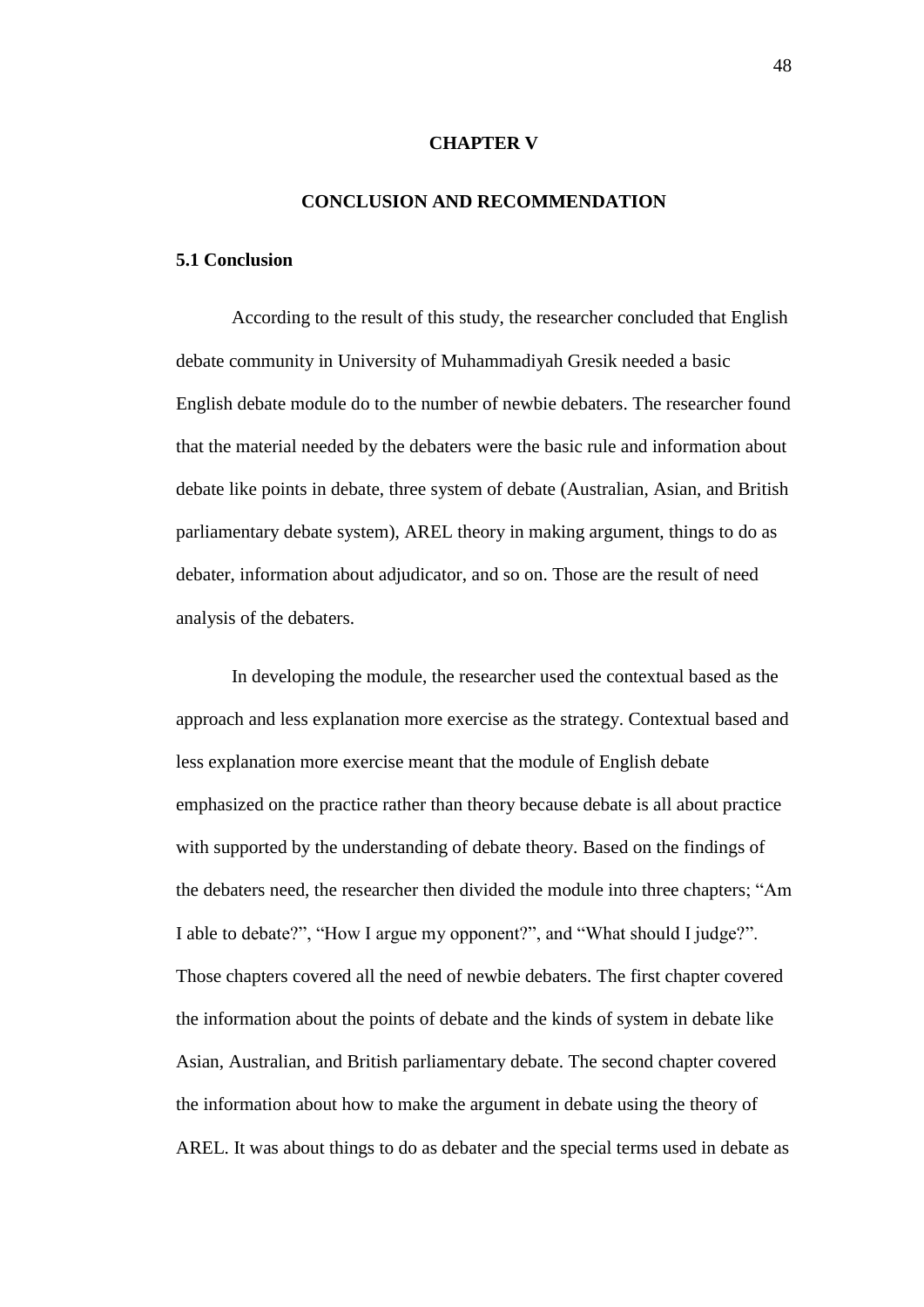well. The last chapter covered about the information of being the adjudicator in debate. It was about what points that should be assessed in debate.

In the step of expert validation, the researcher got suggestion to correct some grammatical errors in the module. Meanwhile in try out step, the researcher did not got any suggestion from the participants to correct some errors or revise any parts in the module because the participants said that the module was good, clear, and easy to be understood by them.

To conclude those findings, the researcher could say that even though debate emphasizes more on the practice rather than theory but for newbie debaters, they needed to have the understanding about the theory first then they could practice or perform better in debate competition or debate battle. We cannot generalize that the needs of debaters and newbie debaters are the same and that is why we teach the newbie debater with the same as other debaters. We have to find the needs of newbie debaters, what they want to know, and what they should achieve. Thus, in this study, the debate module was created to meet the needs of the debaters as newbie debaters.

## **5.2 Recommendation**

From the result of developing material of this study, the writer gives a recommendation to the debaters in English debate community at University of Muhammadiyah Gresik, the debate coach, and the next researcher.

For debaters at English debate community, this basic English debate module can be used as a guideline to learn all about debate especially for newbie

49